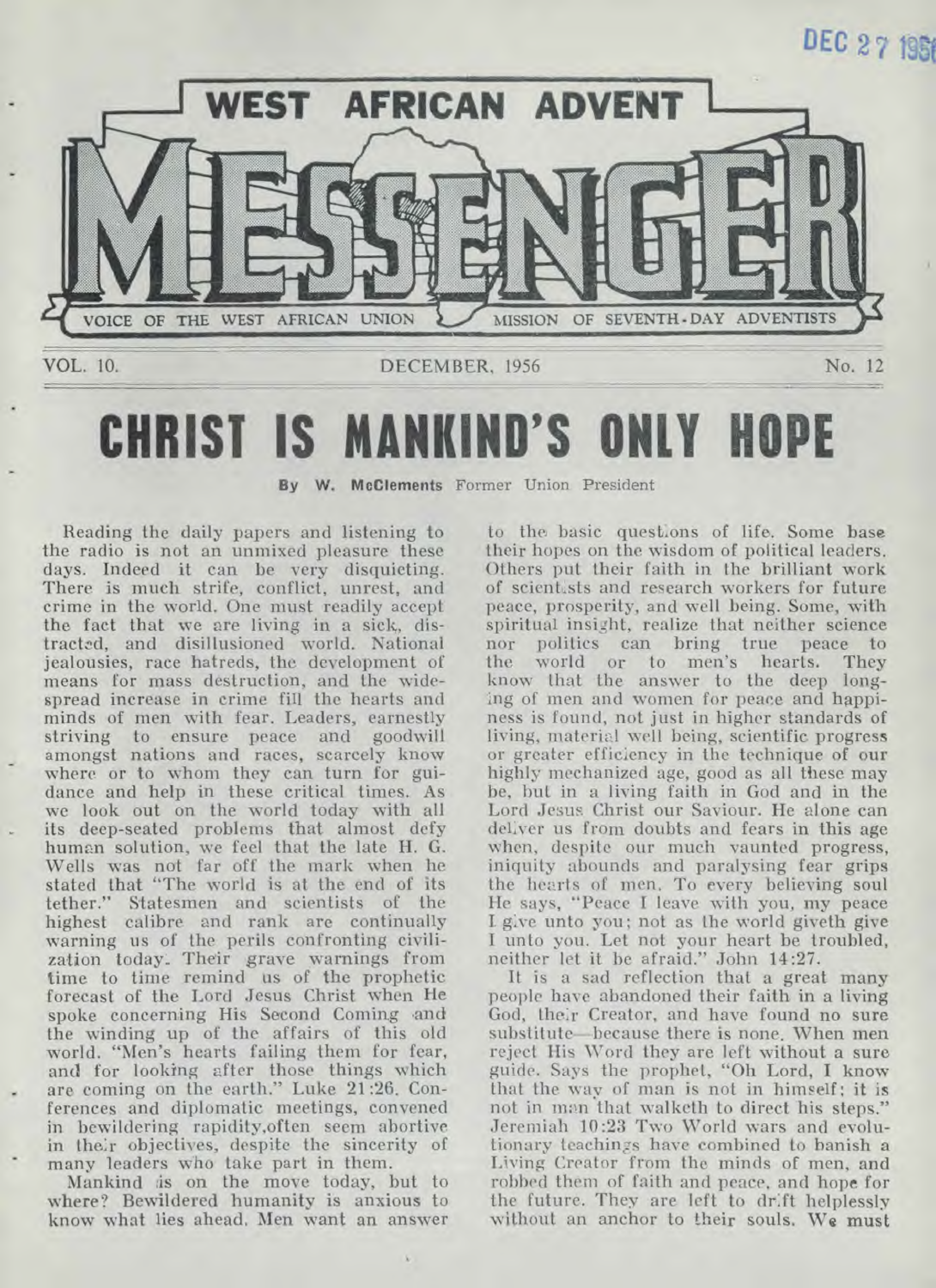individually re-discover God and faith, or perish.

How and where shall we make these wonderful discoveries? The Apostle Paul gives us the directive in his epistle to the Romans. "Faith cometh by hearing and hearing by the Word of God."Romans 10:17. Our Saviour's admonition is, "Have faith in God." Mark 11:22. That is mankind's greatest need today, and if they would turn to the inspired Word of God with a sincere desire for faith and guidance they would find Christ and His saving faith and grace sufficient to satisfy their souls and meet the needs of these days of uncertainty and fear. Said Jesus, "The words that I speak unto you, they are spirit, and they are life." John 6:63. Instead of looking to scientists and others to meet the crucial situation that the world is facing, we must constantly keep "Looking unto Jesus the author and finisher of our faith, who for the joy that was set before him endured the cross, despising the shame, and is set down at the right hand of the throne of God." Hebrews 12:2.

Yes, dear reader, Christ is mankind's only hope in their extremity. Christ Jesus, the Incarnate Son of God, the supreme figure of all time, is able to meet your needs and mine as He met the needs of men and women when He walked among them in days of old, "going about doing good." Let us have no doubt about this great truth. "He is able to save them to the uttermost that come unto God by Him, seeing He ever liveth to make intercession for them." Hebrews 7:25. Today He is changing the hearts and lives of men and women in every land of earth. In Africa and many other lands the lives of tens of thousands are being transformed by His grace and truth so that with Paul, "who was before a blasphemer and a persecutor" and "chief of sinners," they can say: "Therefore if any man be in Christ he is a new creature; old things have passed away; behold all things are become new." 2 Corinthians 5:17.

Christ came to bring deliverance and salvation to a perishing world—deliverance not only from sin and death, but from the oppressive fears and doubts that lies so heavily upon the world today. "The Spirit of the Lord is upon me, because he hath annointed me to preach the gospel to the poor; he hath sent me to heal the broken hearted, to preach deliverance to the captive, and recovering of sight to the blind, to set at liberty them that are bruised." Luke 4:18.

"If the Son therefore shall make you free. yeshall be free indeed." John 8:36. Yes, Christ,

### **Foundation Day at Abeokuta**

#### **By E. Ade Akintunde**  Evangelist, West Nigerian Mission

For a long time we have patiently waited for the happy occasion when we could lay the foundation stone of our church here at Abeokuta. At last on Thursday, the 16th of August this year, our dreams were finally realized. Pastor G. M. Ellstrom, President of the West Nigerian Mission, laid the foundation stone. Just before doing this, he addressed the congregation about the significance and purpose of a church. He later pointed out that Jesus was the Chief Cornerstone on which every Christian should lay his or her own foundation, and he explained the relationship it has to everyone's spiritual welfare.

Among those who attended the ceremony were representatives from Lagos, Ibadan, Kuta, Mushin, and from neighbouring churches and districts.

Immediately after the benediction the President, accompanied by J. E. Adewoye, E. Ade. Akintunde, J. K. Adewumi, and S. A. Ajanaku, went to visit the native ruler, Sir Ladapo Ademola II, the Alake of Abeokuta and the first educated among Yoruba rulers. He was very happy to see us and to hear of our plans for a new church building. When we had finished talking, he told us that he was much interested in our denomination and its work. Before leaving his house we had prayer with the ruler, asking God to bless him and his people.

This stone has been laid to the glory of God and as a memorial to Him. We have been commissioned to be messengers of the gospel, and we pray that we may be filled in abundance with the spirit of God to enable us to reach the people in their homes and to teach them about the power of His redeeming grace so that many will be brought to our new church. May God bless our humble efforts for Him.

#### <sup>s</sup>o,. • •

the great burden bearer, can take the stress and strain out of men's lives and give them an inward peace and assurance in these perilous times. Christ is the only solution to the world's problem--to yours and to mine. And He says to each one, "Come unto me and I will give you rest." When the heart is burdened just turn to Christ and His Word, and you will find comfort, peace, and confidence for such a time as this.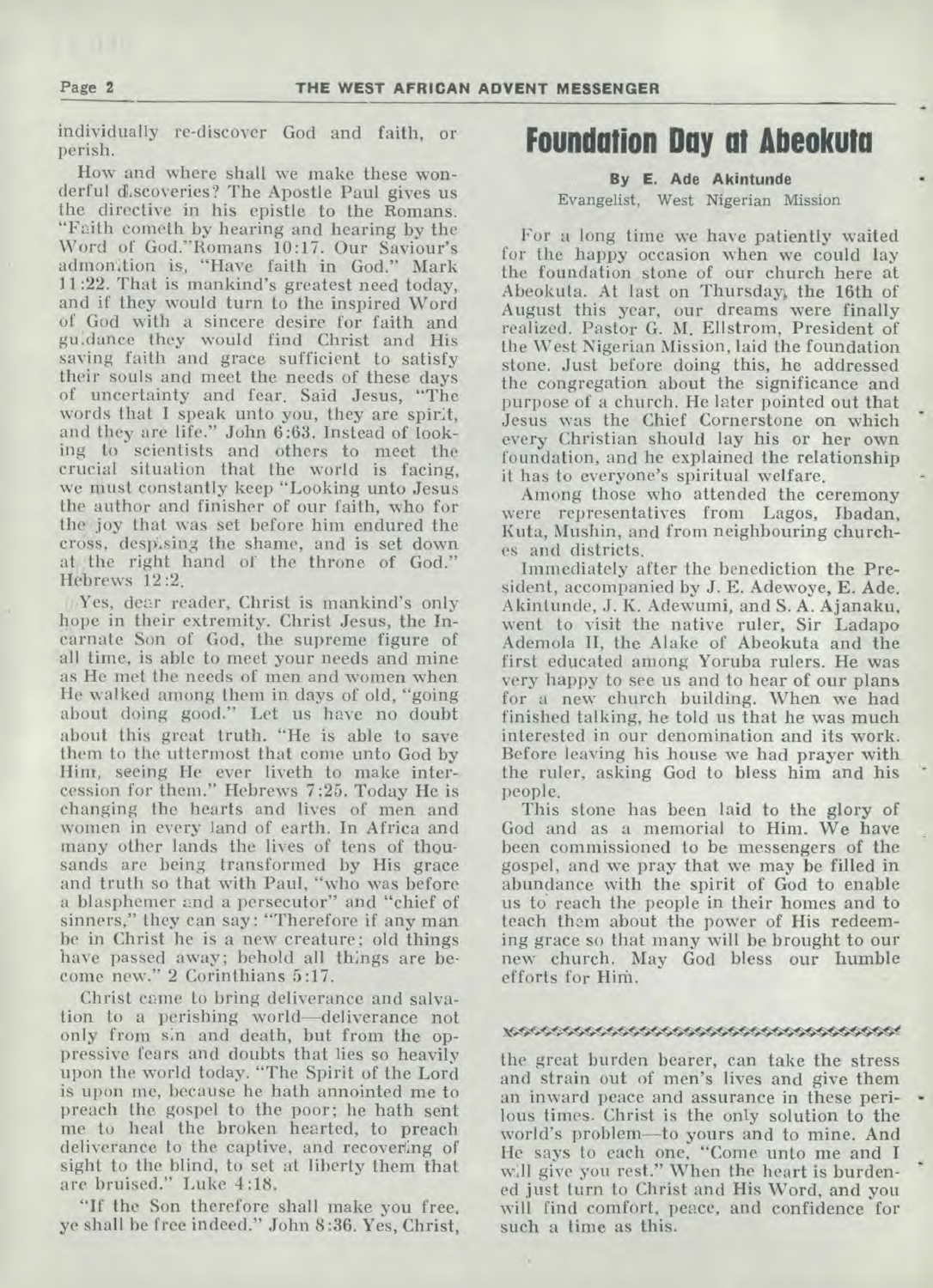### **Feed The Hungry Souls**

#### **By M. E. Ampate,**

Assistant District Leader Obuasi, Gold Coast

"Go ye therefore and teach all nations . . . teach.ng them to observe all things whatsoever I have commanded you." Yes, the command is "GO" and as the Master has ordered it, we should not delay, but go forward, as He has promised to be with us always.

On the 16th of August, 1956, brethren Paul Asare, Johnson Adeniji, Emmanuel Bio, James Adu, and myself marched forward to proclaim the gospel message to the inhabitants of Tebeso II, where we have organized a church and school. Before entering the village of about 600 inhabitants, we heard that certain religious bodies had been driven from the place, but we entertained the hope that the Master would lead the way.

We were very much surprised as to how the Chief and his people received us, and felt that Satan had already been conquered in advance. We really praised the Lord for His mercies.

The first night we opened our meetings, almost everyone attended, and the interest continued every night for the whole of our three-week stay. The thrilling part was that whenever we had light rains, the people continued in the cold and chilly atmosphere to hear the wonderful message. In fact, there are thousands of people who are hungry and dying without spiritual food, and must be fed by Christian workers. What people are after today is a spiritual message, spiritual food, and spiritual peace. of mind. Let us feed the hungry souls.

One morning an old Mohammedan came to us with his three grown-up children and said, "I am now old, and before I die I like to find a safe place for my children. Your messages are well understood. Write their names so that they may have a place in the kingdom of God, so that they can follow Christ and keep the true Sabbath." After persuading him to follow the children, he said he was a Mohammedan when he was seven years of age, and that he would bring his other children who are away to join this church.

One man said, "Our ministers have given us quantity, and you have given us quality." Another member of a different church, after hearing the Sabbath message, rose and gave testimony of his new found faith and experience and gave himself to God. Many people are suffering spiritually, and without going to them we will not know their needs. I



**Evangelist M. E. Ampate** with the first-fruits of his effort.

appeal to you once more to go forward with spiritual food to feed the world.

By the help of the Holy Spirit, a new company has been established with forty-three new converts. Before the August Efforts another company had been opened by me at Apitisu, five miles from Obuasi, and the results realized were twenty-three souls. I trust that you will all pray for the establishment of these souls, and join me in praising the Lord for crowning our efforts with success.

"Let us work hard while it is day, for the night cometh when no man can work."

#### %Ii1M4gAlitS'0414AWS4K4414

#### SUNDRY INTERVIEWS

Richard Cecil, English divine (1748-1777): "Every year of my life I grow more convinced that it is wisest and best to fix our attention on the beautiful and the good, and dwell less on the evil and the *false."—Sunshine Magazine,* May, 1956.

Give me the liberty to know, to think, to believe, and to utter freely according to conscience, above all other liberties.—Milton, *Riview and Herald,* March 15, 1956.

A willing helper does not wait until **he** is asked.—Selected. *Review and Herald,* March 8, 1956.

He who conceals a useful truth is equally guilty with the propagator of an injurious falsehood.—Augustine. *Review and Herald,*  March 8, **1956.**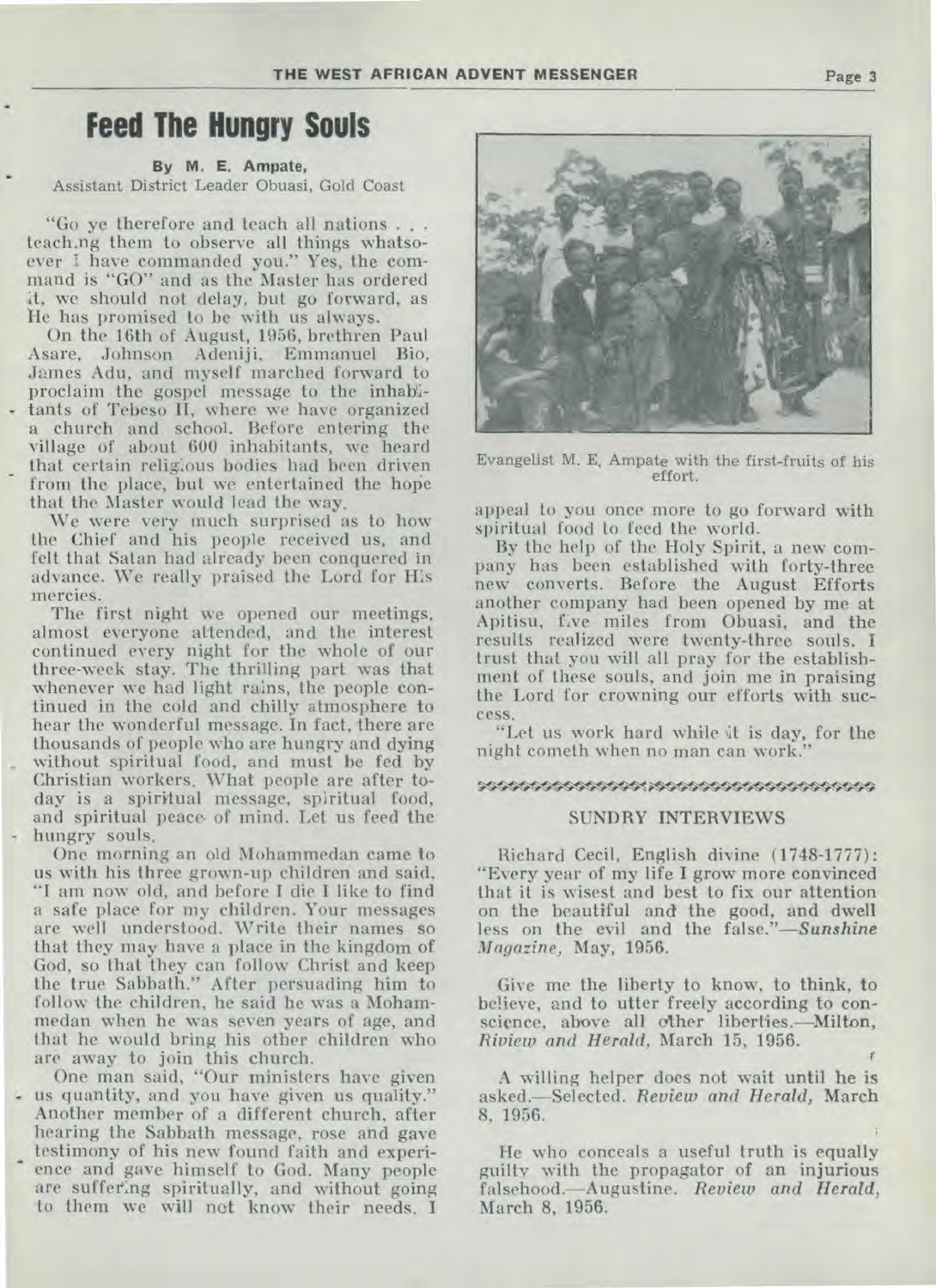### **First Impressions in Britain**

#### By Pastor A. Nzotta

Before I left Nigeria for Great Britain, I had heard many people talk about our churches in Britain. It was said that in some churches you would see only old people in attendance, and in others scarcely anybody at all except the pastors. I have even heard it said that pastors who come from overseas to work in Africa no longer remain Adventists when they retire and return to their homeland. Well, the best testimony is that which is given by an eyewitness. So let me tell you what I have seen in my first ten days in England s:nce August 27th.

On that day Pastor and Mrs. Newman came all the way from Watford to London to meet us, and carry us and our luggage in their car to their home. Pastor Newman had planned some visits for us to our churches and other places of interest. In the few days that I. have been here I have visited three of our churches, two of them in Watford and one in Southampton.

Southampton is eighty-six miles from Watford. Pastor Newman took me to this church where he preached and I spoke at the young people's meeting. All the members of the church were present, including young people and children. I wish you could have heard the boys and girls from five years old and upward reading the Bible texts and reciting them from memory. Many of you knew Mr. Futcher and will be interested to know that I met his mother at that church.

On Sunday I went to the New Gallery evangelistic centre in London. This great hall has 800 seats downstairs, and an upper gallery with 500 seats. The hall was filled with men, women, and children, although the meeting was held at night. And I was greatly surprised to see there forty or fifty negro men and women from Nigeria and other parts of West Africa.

In Watford we have two churches, one in the township, and the Stanborough Park Church outside the town. Mr. Rigby, the secretary-treasurer of the Gold Coast, took me to the Town Church on the next Sabbath, and it was what I met there that made me to write this message to you. 4,000 miles away from my home and family, I could not feel homesick on that Sabbath day. As we got out of the car to go in church, Pastor and Mrs. A.C. Vine and three younger children came and greeted me. (Their eldest daughter, many of you know, is now Mrs. Hubbard, a

missionary in the Gold Coast.) Pastor Ray D. Vine, who visited West Africa two years ago, was also there on that day, and Dr. John Hyde, too. These caught hold of me and embraced me with hands of brotherly love !

The church was full of boys and girls, young and old, and I wish you could see their good behaviour and deportment in the House of God, where everybody quietly and reverently enjoyed the morning worship and fellowship. I was greatly impressed with the way the elders, deacons, and deaconesses conducted themselves and their duties in the churches, too.

I must tell you that our brethren and sisters here do take a most wonderful interest in their fellow believers in Africa. The Newmans, the Rigbys, and the Vines, all who have seen us, have done all they could to help us not to feel sad about being so far from home. Dear Fellow Workers in West Affica, it is wonderful how Pastor A.C. Vine could remember the name of every worker he knew while he was in East Nigeria. It would do you good to see the sincere invitation from this family, where ten of us surrounded the table on Sabbath. You would easily realize that Adventists are one all over the world.

I would like to say to you that if you could *see* the homes in England and all the facilities, and the good Adventist parents of our missionaries, you would better understand and appreciate that great sacrifices are made when missionaries leave all this behind to come to us. And if you could see the interest that the returned missuonaries still take in us, and the love they have for the work and believers in West Africa, you would want them all back again.

As I am about to go to Newbold College to become a student there for a year, I send you this message: "Be kindly affectioned one to another, with brotherly love, in honour preferring one another." Let us do all we can to dispel ill feelings, hatreds, discontents, and jealousies amongst us. Let the world say what they think, but let us not give the world any reason to speak ill of us or of the church and its message. We have such a little way to go before we reach our eternal home. Let us pray for 'one another that we may all be kept faithful and continue in our first love of the truth.

#### 

Above all things, always speak the truth; your word must be your bond through life.— Haliburton. *Review and Herald,* March 8, 1956.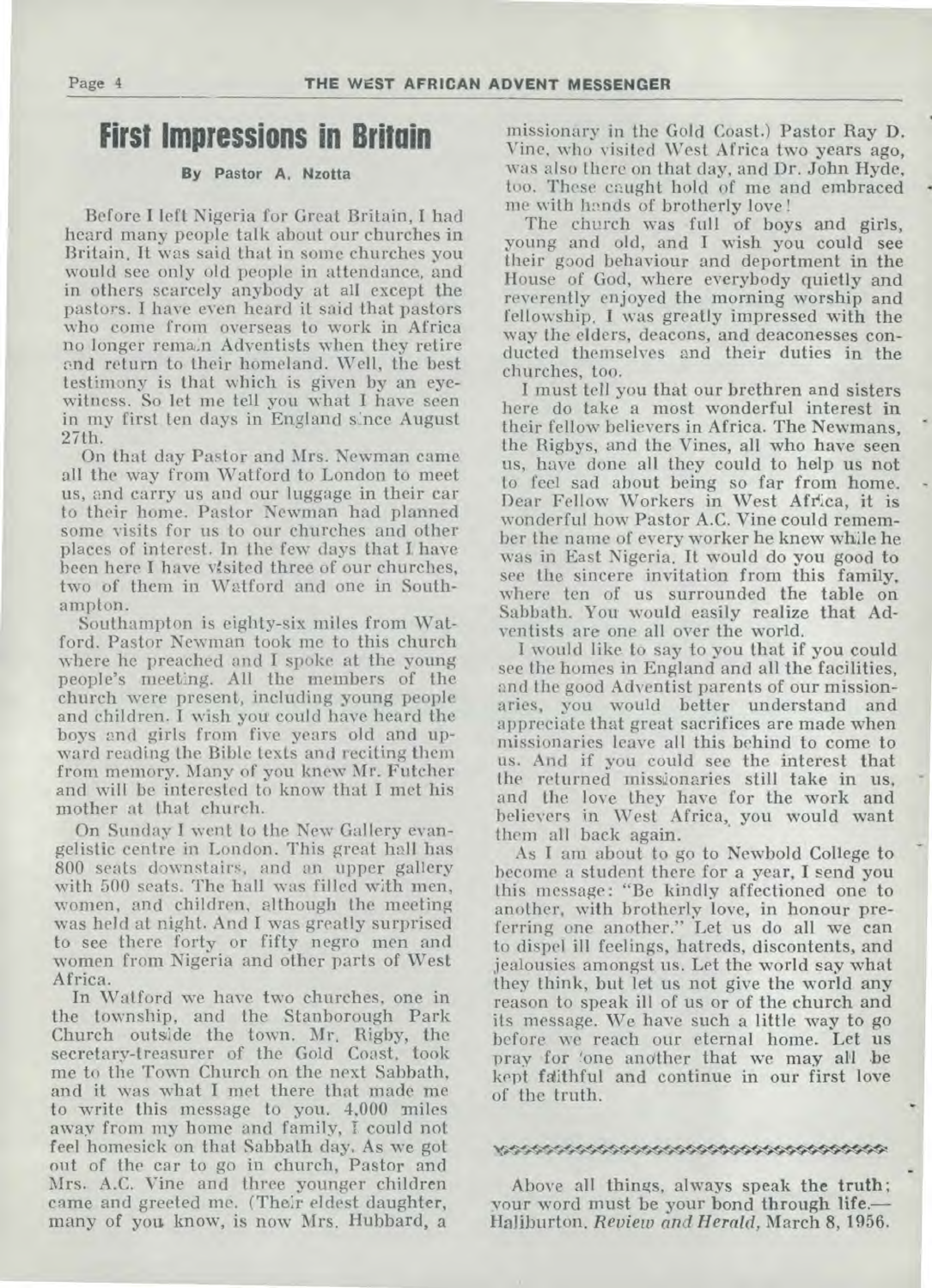### **God is my Landlord**

**By R. S. Watts**  President Southern African Division

Tithing one's income in kind or cash is a Biblical principle. True followers of Christ in all ages have accepted tithing as a tenet of faith and practice.

There are a number of "surprises" which a Christian actually experiences when he pays an honest, faithful tithe.

1. He will be surprised at the deepening of his spiritual life in paying the tithe.

The result of life fully devoted to God and His cause is a spontaneous willingness to return to God the tithe. The two go hand in hand. Tithe paying is one evidence of a genuine love for God. It will strengthen our spiritual life.

2. He will be surprised at the ease in meeting his obligations with the nine-tenths.

Temporal obligations seem to be met more easily by one who is faithful in paying tithe to the Lord. Fewer debts are incurred. There is a quicker payment of obligations. The ninetenths seem to go further.

3. He will be surprised at the amount of money he has for the Lord's work.

The faithful tithe-payer is usually the one who is more liberal in his free-will offerings to the Lord. Here again tithe and liberality in other offerings go hand in hand.



Pastor and Mrs. J. Clifford who served West Africa for thirty or more years. Pastor Clifford was responsible for establishing the Mission at Aba, Nigeria, and also Bekwai, Gold Coast. We owe much to them.

4. He will be surprised at the ease in going from the one-tenth to larger giving.

Many Seventh-day Adventists now pay an amount equal to the second tithe to care for other offerings in the church. Thus the true foundation for all giving is the paying of tithe. One who experiences these surprises will be surp&sed at himself that he had not adopted this tithing plan sooner.

God ,is your landlord. Most landlords do not give you any more than you pay for—but that is exactly what the Lord does. One faithful tither sa.d, "You cannot out-give God."

Our heavenly Father who is rich in resources, passes out a blessing to those who give a share with Him, which 'is more than they give. Isn't that His promise: "Prove me now herewith, saith the Lord of hosts, if I will not open you the windows of heaven, and pour you out a blessing, that there shall not be room enough to receive it." Malachi 3:10.

Why not take the Lord at His word and see exactly what happens.

Southern African Division Outlook, June 15, 1956.

### • Ao`15`.'0`4V34

### **Let God Take Care of His Work**

#### **By Ellen G. White**

There is no need to doubt, to be fearful that the work will not succeed. God is at the head of the work, and He will set everything in order. If matters need adjusting at the head of the work, God will attend to that, and work to right every wrong. Let us have faith that God is going to carry the noble ship which bears the people of God safely into port.

When I voyaged from Portland, Me., to Boston, many years ago, a storm came upon us, and the great waves dashed us to and fro. The chandeliers fell, and the trunks rolled from side to side, like balls. The passengers were frightened, and many were screaming, waiting in expectation of death.

After awhile the pilot came on board. The captain stood near the pilot as he took the wheel, and expressed fear about the course in which the ship was directed. "Will you take the wheel?" asked the pilot. The captain was not ready to do that, for he knew that he lacked experience.

(Continued on page 8.)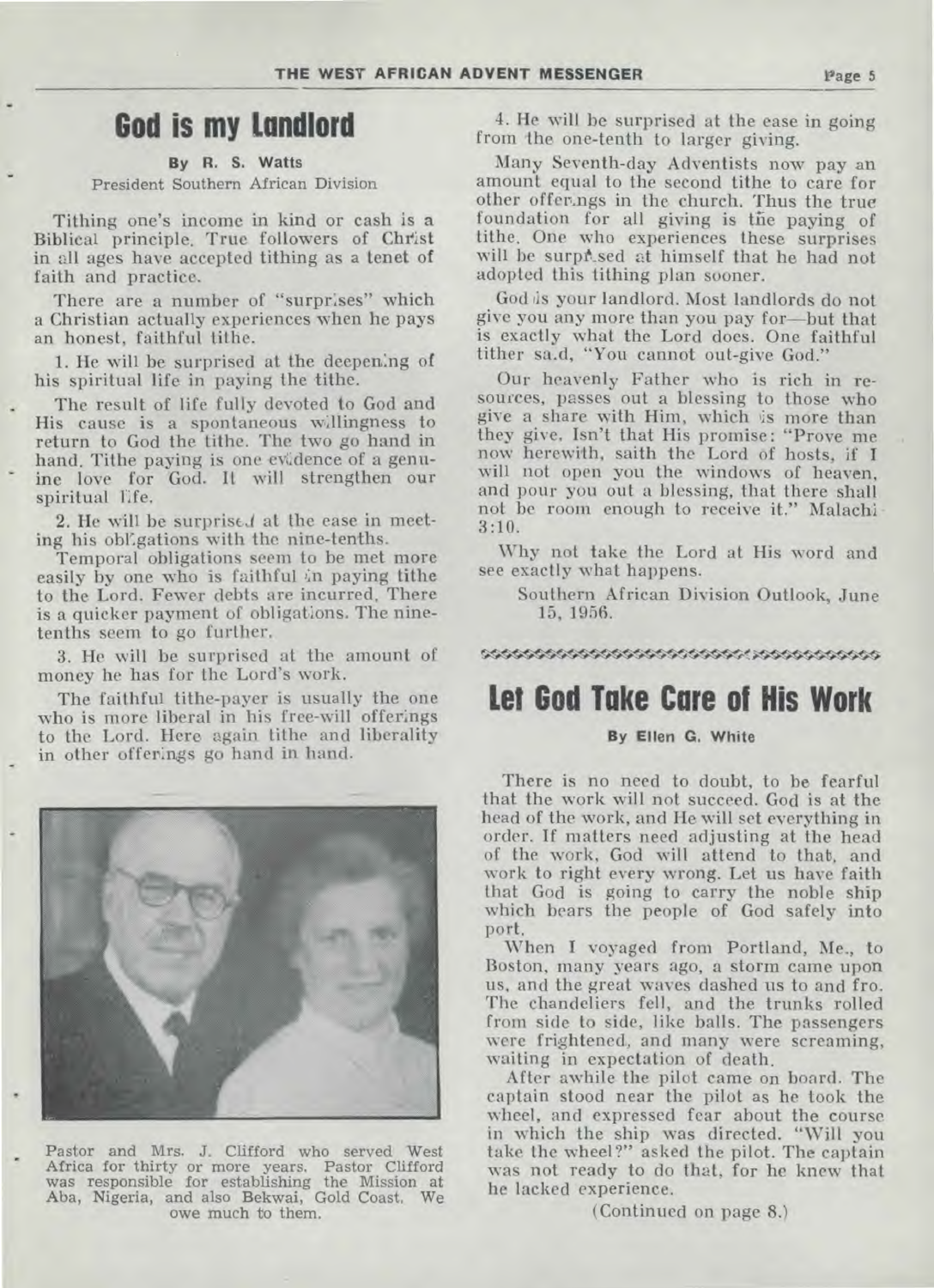**Page 6 THE WEST AFRICAN ADVENT MESSENGER** 

# **Our August Efforts in Rural Districts**

### **By I. A. Benson,** District Leader Koforidua, Gold Coast

Once again we have been through August, and when August is mentioned it is always connected with our evangelistic efforts. On account of this, many letters came to me from most of our students in college wishing to know the particular places which they would be assigned for evangelism this year. Plans were executed. and on the 26th of August each one of them knew the group he should work with and the place he was to go to work for the Master. All the four groups in Koforidua district started their evangelistic teams on the same day, after prayers had been offered for them that their efforts might be crowned with success.

So far as I am concerned, I can say that the workers did the r very best of sowing the precious seeds. Doubtless the results this year were too meagre. However, we have faith that they have sown the seeds, and it will take time to germinate. We hope and pray that the Lord will water every seed sown to come into better fruition at His own convenient time. Of all our efforts twenty-five souls were won and put in hearers and baptismal classes respectively.

### 

### **Kindness Opened A Closed Road**

#### **By G. A. Solademi,** Evangelist Okitipupa, West Nigeria

It was earlier this year when Pastor Ellstrom, President of the West Nigerian Mission, visited Okitipupa division that kindness opened a closed road. Long before the plan of his visitaton, Pastor Alabi and his evangelist, myself, had planned to run an evangelistic effort at Ode-Irele. Tracts were distributed in this town and also the date for starting the meetings was announced.

When Pastor Ellstrom came before the date had arrived, he and Pastor Alabi went to see a group of men at. Siloko who had long been wait'ng to talk with a representative of the Seventh-day Adventists. While both pastors were away, we received a letter from the town in which we proposed to run the effort stating that the town's people would not like to see

any missionary preaching in their city. The following day was the actual date of starting the effort.

Late that night the pastors returned and read the letter. Early in the morning they decided to go and see the chiefs and councillors, and to ask the reason for rejecting missionaries in their town. But before we reached it, we encountered some men carrying the wife of the Senior Councillor who had sustained an injury, been taken to the dispensary, and fainted during the treatment. There was no transport to convey this woman home again, so they were carrying her. Quickly we stopped and took the unconscious woman to her home in Pastor Ellstrom's car.

When we got to the house the woman was conscious and everyone began to feel happy. Pastor Alabi began to talk with the husband about the letter he had just received. Being the Senior Councillor in the town, he said that it was true that the town's people decided not to allow any missionary preaching in their town again because there were about eight different kinds of churches in this very small town, and there were so many false prophets coming in to the town and trying to deceive them.

However, when this man had seen that we were helpful missionaries, and moreover that we were very kind to him, he said, "Really, this mission must be one of the leading missions in Nigeria. I have heard of the great work you have done at Ife Hospital." So he decided to help us, and he led the two pastors to the chiefs and councillors.

After talking over the matter, both parties decided to welcome us, and to permit us to use their court hall for the meetings. Again we gave out handbills, posted posters, and invited the people to come to the meetings.

At seven we met in the N.A. Court Hall and the attendance that night was over 150. The following day Pastor Ellstrom left for Ibadan and only Pastor Alabi and I were left. Pastor Alabi preached throughout the meetings, and God blessed our efforts. Towards the end of the efforts, nineteen men enrolled as Sabbath School members and they are now attending our branch Sabbath School in the very house of that Senior Councillor. Because of that one small kindness many souls were given the Truth. And not only in this case, but in many others I am sure you will find that kindness will open closed roads.

He who is not grateful for the good things he has, would not be happy with what he wishes he had.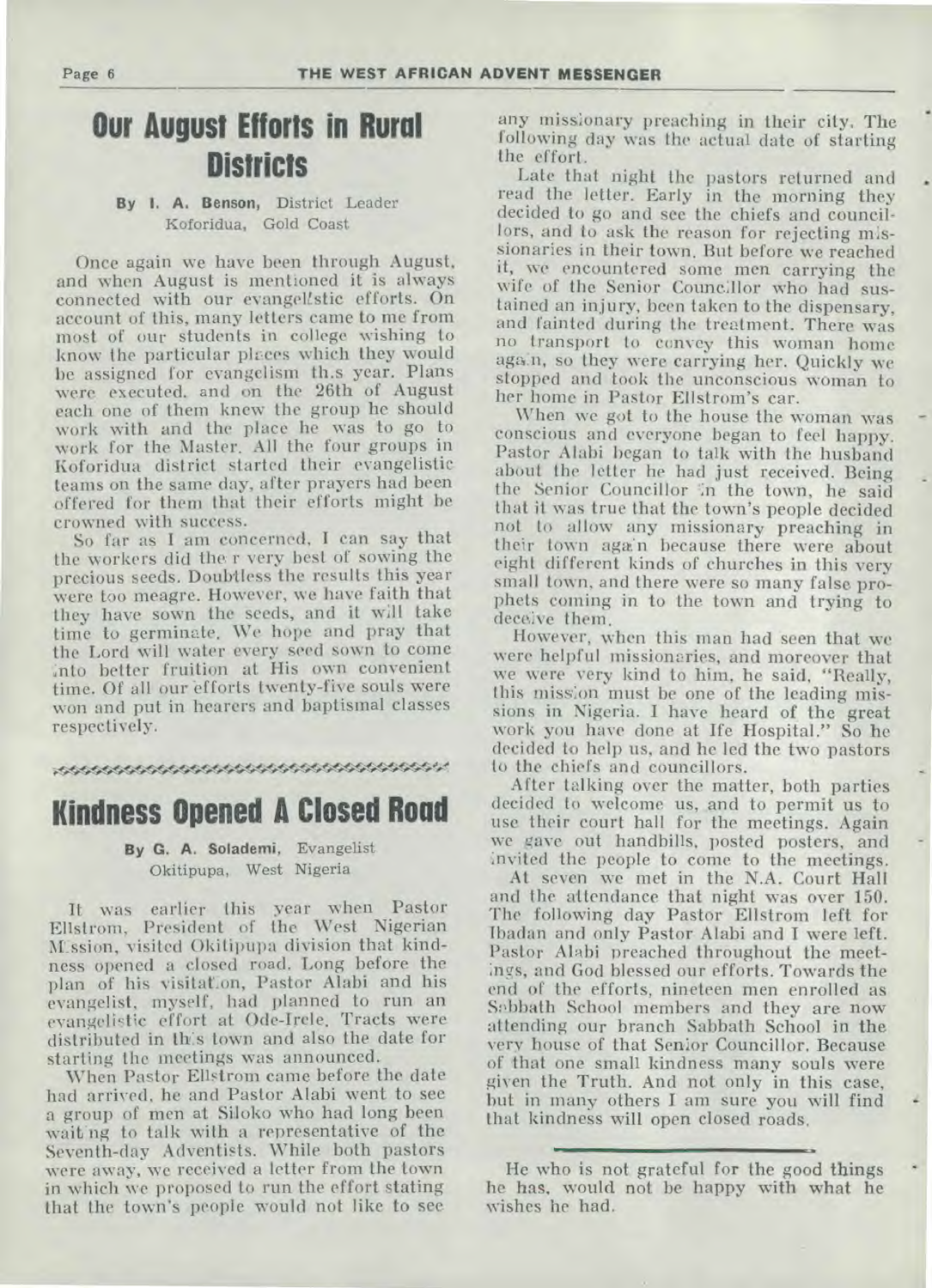# **Faithfulness Brings Tremendous Blessings**

**By I. A. Nwachuku,** Colporteur Evangelist Kano, North Nigerian Mission



In this world of darkness We must shine You in your small corner And I in mine.

Many times we have heard God spoken of as an Omnipotent God who changes not and to whom no being can be compared. Sometimes we read about the wonderful works He has done for many

people in the Bible, for example the case of Jacob.

The man Jacob, having received blessings from his earthly father, needed God's blessings which he was given. When Jacob received God's blessings what did he do? Here we understand that Jacob made a promise to God. "And Jacob vowed a vow saying, If God will be with me, and will keep me in this way that I go, and will give me bread to eat, and raiment to put on, so that I come again to my father's house in peace; then shall the Lord be my God: And this stone, which I have set for a pillar, shall be God's house: and of all that thou shalt give me I will surely give the tenth unto thee." Genesis 28:20-22. Brethren, did Jacob fulfil his promise when God did according to his request? Yes, Jacob did.

Now, young men of Jacob's type, is it not high time for us to realize what God has been doing for us? As men who have been engaged in the field of evangelistic ministry and have known and accepted the Truth, will we not be faithful servants? "He that is faithful in that which is least is faithful also in much, and he that :s unjust in the least is unjust also in much." Luke 16:10.

Let us remember the words of God in Malachi 3:10 advising us to bring our tithes into the Store House and at the same time announcing His wonderful blessings which will follow.

Dear Fellow Workers, let us all confess to the Lord for our unfaithfulness of the past and make a fresh and firm promise to render to the Lord what is due to Him. May God help and guide us as we work day after day for Him.

### **Student Evangelism In Aba**

### **By H. E. Rieseberg**

Acting Manager, Nigerian Training College

Sensing our great need for practical training in public evangelism in our cities, the staff of the Nigerian Training College made plans early in the year for a student effort in Aba. It was decided that the students would conduct the meetings for three weeks in order to lay a strong foundation. Then Pastor A. E. Farrow, the Mission President, and the regularly employed workers in Aba would carry the effort on to a successful conclusion. The financial responsibility was assumed by the East Nigerian Mission, while the preliminary planning and organization was handled by the principal of the college and Pastor R. 0. Wosu, the Bible teacher.

The students arrived in Aba on July 1, and after getting settled in their temporary homes, they began their work. The members of Aba Township Church opened their homes to receive the students and cooperated in every way with the work of the effort. The first week was spent in organization and in an intensive programme of advertising and visitation. The men made record cards for all interested people such as former Adventists, Voice of Prophecy students, and individuals who had expressed an interest in the previous campaigns.

The opening meeting was held on July 8th at the Aba Township church. The attendance was somewhat small the first night, but on **all** succeeding nights, people had to be turned away for lack of accommodation. The college principal spoke on the first night on "What and Where is Heaven?" During the following nights Pastor R. 0. Wosu, Pastor J. W. Wogwugwu, Mr. S. Majolagbe, Mr. Michael Wosu, Pastor A. E. Farrow, Mr. John Enang. and Mr. Moses Olayemi, were the speakers on various evenings. Each presented a different subject to the attentive audience.

Pastor J. W. Wogwugwu of Eastern Nigeria served as platform manager for the series of meetings. The music director was Michael Wosu, while John Enang of Eastern Nigeria and John Adu from the Gold Coast were projectionists. Samson Majolagbe, Chaplain of Ife Hospital, took charge of the ushering, and Moses Olayemi, also from Western Nigeria, was the director of the Bible school. A. K. Boadi, Gold Coast evangelist, managed the advertising. Other duties were similarly assigned to various individuals and each man

(Continued on page 8)